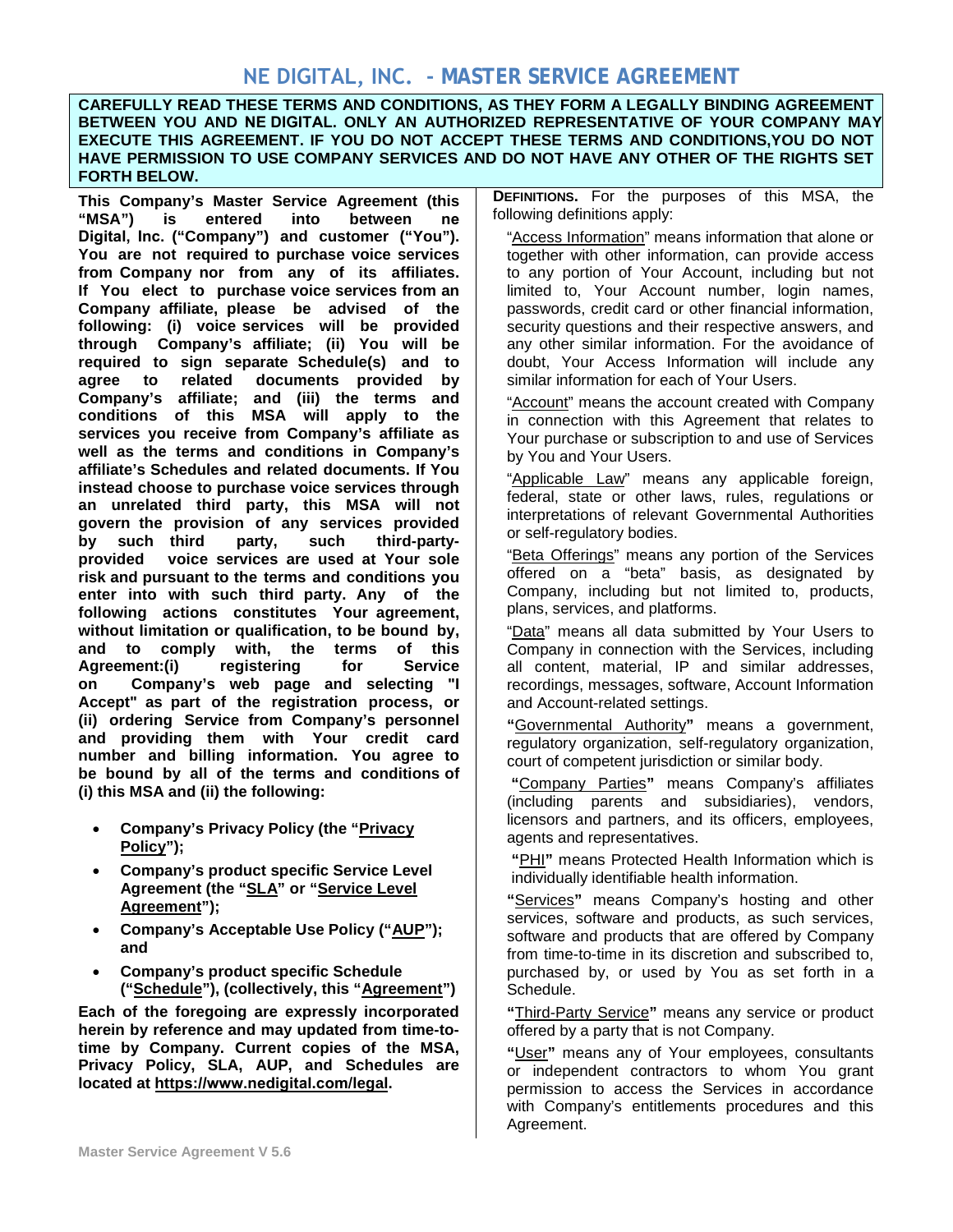"You" and "Your" means the individual or Entity on whose behalf this Agreement is accepted.

### **1. SCOPE; ACCESS; SECURITY.**

1.1. Access to Services. Subject to and in accordance with the terms of this Agreement, including any Schedules, Company grants You a non-exclusive, non-sublicensable, nontransferable, non-assignable, revocable license for the term of this Agreement to access and use the Services. Services may only be used by Your Users for internal business purposes only. You agree to comply with the terms and conditions of this Agreement, including any Schedules, and with all applicable Company procedures and policies that further define use of the Services. You acknowledge and agree that the actions of any of Your Users with respect to the Services will be deemed to be actions by You and that any breach by any of Your Users of the terms of this Agreement, including any Schedule, will be deemed to be a breach by You.

1.2. Account Information and Ownership. You agree to maintain accurate Account information by providing updates to Company promptly, but no later than three (3) business days, when any of Your Account information requires change, including any relevant Account contact information. Failure by You, for any reason, to respond within three (3) business days to any inquiries made by Company to determine the validity of information provided by You will constitute a material breach of this Agreement. You acknowledge and agree, and expressly consent, that in the event of any dispute regarding access to or legal ownership of any Company account or any portion thereof, including Your Account, Company will resolve such dispute in its sole discretion. In addition, in the event of such a dispute, Company may immediately suspend, alter or terminate any relevant account, including Your Account, or any portion thereof. You will reimburse Company for any legal fees and other fees incurred with respect to any dispute regarding control or ownership of Your Account or Your Data or the same of another Company customer. You acknowledge and agree that (i) the legal owner of all Data on the Account is You, the counterparty to this Agreement, and not any individual User, including any Account contact registered with Company, regardless of any administrative designation (e.g., Administrator, Billing Contact, Owner, etc.) and (ii) Company may request any documentation it requires to establish ownership and rights to Your Account and any related Data; provided that any User with an administrative designation has the authority to bind You to any amendments, modifications or acknowledgements regarding this Agreement or otherwise relating to the Services.

1.3. Account Security and Activity. You acknowledge and agree that You are solely responsible for (i) maintaining the confidentiality and security of Your Access Information, and (ii) all activities that occur in connection with Your Account, whether initiated by You, by others on Your behalf or by any other means. You will notify Company immediately of any unauthorized use of Your Account, Access Information or any other actual or potential breach of security. You acknowledge and agree that Company will not be liable for any loss that You may incur as a result of any party using Your Access Information, either with or without Your knowledge and/or authorization. You further agree that You may be held liable for losses incurred by Company, any Company Party, or another party due to any party using Your Access Information. Company strongly recommends that You keep Your Access Information in a secure location, take precautions to prevent others from accessing it and change it when necessary to maintain its confidentiality and security. **Company specifically disclaims all liability for any activity in Your Account, whether authorized by You or not.**

1.4. Failure of a Line Test . With respect to voice services, if a specific site fails a "VOIP line test" as part of the installation process, and You are unable or unwilling to upgrade the data circuit, router, switch, or faulty component responsible for the failure, Company reserves the right to cancel the order for such site.

### **2. TERM AND TERMINATION.**

2.1. Term. This Agreement shall be effective from Your acceptance of this Agreement and shall continue until the expiration or termination of all Schedules (**"**Agreement Term**"**). The term of each Schedule (**"**Schedule Term**"**) shall be either the Initial Term or Renewal Term as defined herein.

(a) Monthly Plan Schedule Term*.* For a Monthly Plan with Company, the Initial Term of a Schedule is the period from the date of Your acceptance of the Schedule through the remainder of that calendar month. A Renewal Term for a Monthly Plan of a Schedule is defined as one (1) calendar month beginning at the end of the Initial Term and each subsequent calendar month thereafter.

(b) Annual Plan Agreement Term. For an Annual Plan with Company, the Initial Term of the Schedule is the period from the date of Your acceptance of the Schedule through the remainder of that calendar month and continuing through the next twelve (12) calendar months (for example, an Annual Plan that begins April 14th will continue until April 30th of the following year), unless the parties have agreed in writing to a longer term. A Renewal Term for an Annual Plan of a Schedule is defined as the twelvemonth period beginning at the end of the Initial Term and each subsequent twelve-month period thereafter.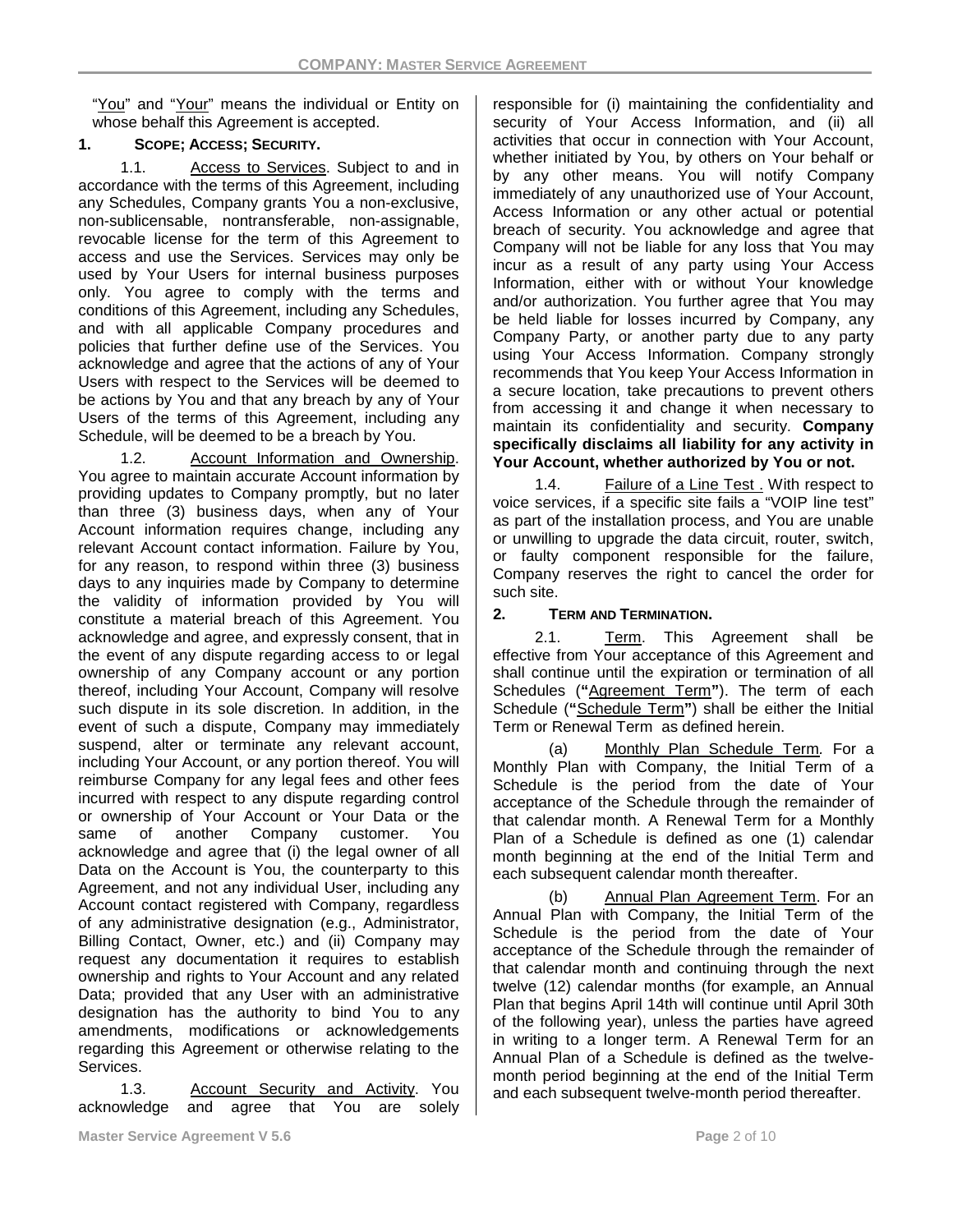(c) Automatic Renewal. Each Schedule will renew automatically at the end of the then-current Schedule Term for a Renewal Term unless terminated in accordance with this Agreement by either You or Company.

2.2. Termination by You.

(a) Monthly Plan. For a Monthly Plan, You may terminate any Schedule for any reason by following the termination procedure located within the Account section of the administrative control panel prior to the beginning of any Renewal Term. If You terminate a Monthly Plan prior to the end of the thencurrent Term, Company will not be required to refund to You any fees already paid.

(b) Annual Plan. For an Annual Plan, You may terminate any Schedule for any reason by following the termination procedure located within the Account section of the administrative control panel at any time. If such a termination is effective prior to the end of the then-current Term, You will incur a fee that is the lesser of (a) two (2) months of the Minimum Package Fee from the end of the calendar month following the requested termination date, as defined on Your then-current plan; and (b) the Minimum Package Fee for the remainder of the then-current Term. The "Minimum Package Fee" is the monthly charge for Your base package excluding any additional items that You have purchased along with such base package.

(c) Refunds/Fees for Termination by You. Fees for non-recurring Services and set up fees will not be refunded. Any fees previously waived, discounts, or rebates applied may be reinstated if You terminate the account during the Schedule Term or if You breach this Agreement, including any Schedule.

2.3. Termination by Company.

(a) 15-Day Termination. Company may terminate this Agreement, including any Schedule, for any reason by providing fifteen (15) calendar days' notice. If Company terminates this Agreement pursuant to this Section 2.3(a), then all Schedules will terminate at the end of the fifteen (15) day notice period. If Company terminates any Schedule pursuant to this Section 2.3(a), then (i) for a Schedule with a Monthly Plan, if the effective termination date occurs prior to the end of the then-current Schedule Term, Company will refund (or refrain from charging You) the pro rata monthly fees for the month in which Services terminate and (ii) for a Schedule with an Annual Plan, Company will refund (or refrain from charging You) the monthly fees for the month in which Services terminate. For Schedules with either a Monthly Plan or an Annual Plan, if Company terminates this Agreement, including any Schedule, pursuant to this Section 2.3(a), Company will not charge You monthly fees for any month following the month in which Company terminates this Agreement, including any Schedule.

(b) Immediate Termination. Company may terminate this Agreement, including any Schedule, (or suspend Your Account) immediately and without prior notice for any of the following reasons:

Any material breach of this Agreement, including any Schedule, by You, as determined by Company in its sole discretion, including, but not limited to, failure to make any payment when due, violation of the AUP or any other Company policy or procedure applicable to the Services as notified to You from time to time, which remains uncured beyond thirty (30) days' notice by Company; and

(ii) If Your use of the Services results in, or is the subject of, actual or potential legal action or threatened legal action, against Company or any of its affiliates, vendors, partners, representatives or customers, without consideration for whether such actual or potential legal action or threatened legal action is eventually determined to be with or without merit.

(c) Termination or Suspension of Users. In lieu of terminating or suspending Your entire Account, Company may suspend Your Account or terminate or suspend individual Users.

(d) No Refunds; Further Payment Due. If Company terminates this Agreement, including any Schedule, pursuant to Section 2.3(b), (i) Company will not refund to You any paid fees and (ii) You will be liable for any payment that would have been due had You terminated pursuant to section 2.2.

2.4. Following Termination. Termination will not cancel or waive any fees owed to Company or incurred prior to or upon termination. You agree that Company may charge such unpaid balance to Your Account on file or otherwise bill You for such unpaid balance. Upon termination, You must promptly uninstall all software provided by Company in connection with the Services. All of Your Data may be irrevocably deleted within fourteen (14) calendar days of termination, including but not limited to, databases, contacts, calendars, e-mail, website content, and any Data hosted by Company. It will be solely Your responsibility to secure all necessary Data from Your Account prior to termination. Company will not be responsible or otherwise liable for any loss of Your Data or any damages arising from the deletion of Your Data following termination of the Services.

# **3. FEES, BILLING, TAXES, CHARGES.**

3.1. Fees. The fees initially charged upon ordering any Service will be effective for the Initial Term and each Renewal Term of a Schedule, provided, that Company will have the right to increase these fees at any time upon thirty (30) calendar days' notice to You. If You do not agree with such fee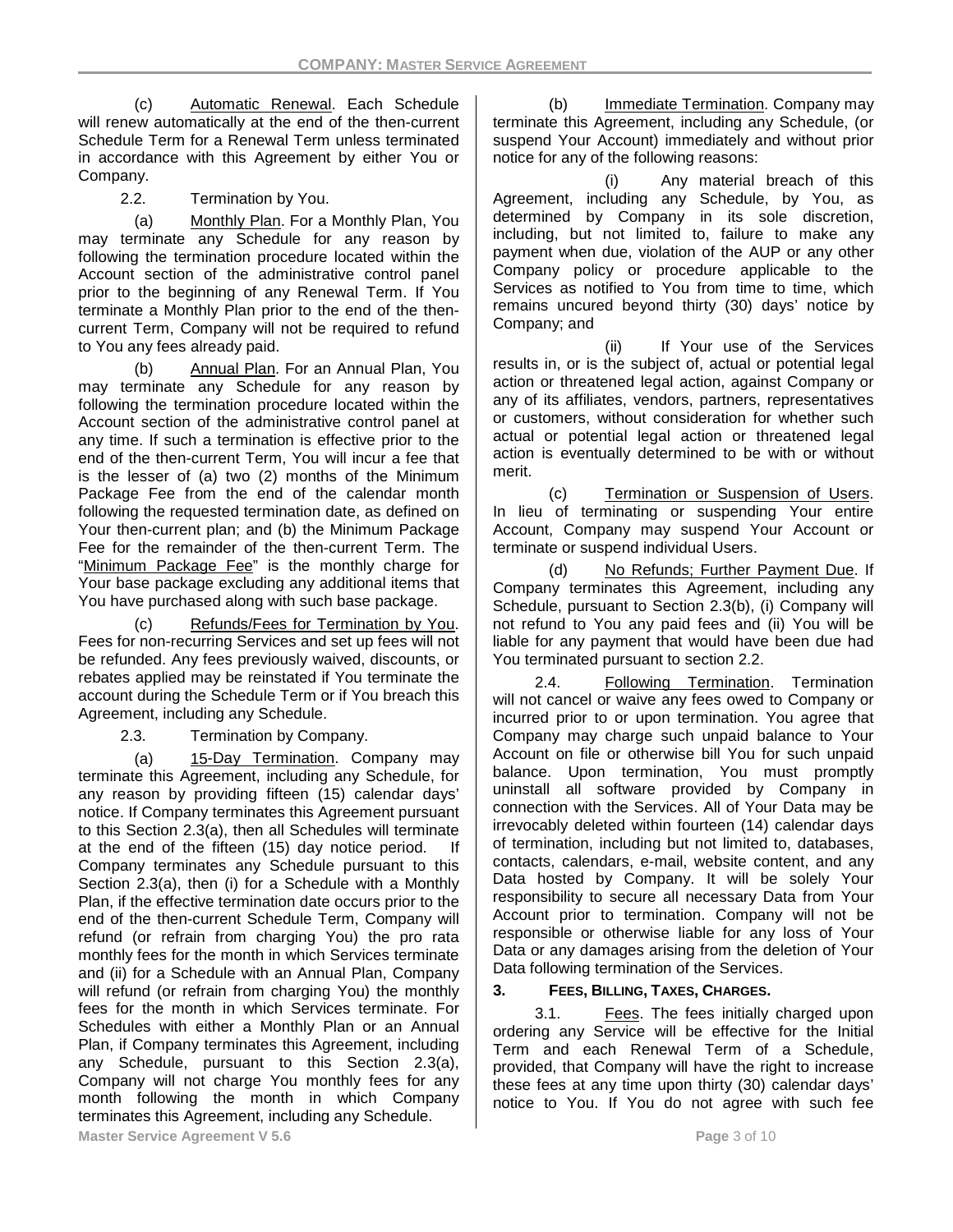increase, You will have the right to terminate the applicable Schedule immediately upon notice received within thirty (30) calendar days of date of notice of the fee increase. All payments made to Company shall be in US Dollars.

3.2. Billing and Payment Arrangements. Company will bill You monthly for all established and recurring fees, and any applicable one-time fees in that month, including but not limited to interest, check paying program fees and returned check fees. Pro rata billing may occur throughout the course of a billing cycle for feature add-ons that You enable on your Account during any given month.

3.3. Payment by Automated Means.

(a) You may view and print an invoice for Your Account using the administrative control panel made available to You. On or about the first  $(1<sup>st</sup>)$  day of each month, Company will apply the current monthly charges to Your automated payment method, the relevant information of which You entered on the billing information page in the administrative control panel. Payment by automated means includes any form of automated payment accepted by Company from timeto-time, including credit card, debit card, direct debit or other means.

(b) You must provide Company with valid automated payment information as a condition to receive or use the Services. You are responsible for and agree to update Company with any changes to Your billing and/or automated payment information (e.g. new or updated credit card, credit card expiration date or other payment account information). **By providing Company with the automated payment information, You authorize Company to charge Your automated payment account for any amounts arising from or relating to the Services without further authorization from You.** It is Your responsibility to keep Your automated payment information up-to-date. If charges to Your automated payment account fail, Company will email a warning to Your Account billing contacts.

(c) If Company is unable to successfully process Your payment by automated means by the seventh (7th) calendar day of the month for which the payment is due, Your payment will be considered late and not paid in full. Company may suspend or terminate Your Account in accordance with Section 2.3(b)(i) for failure to timely pay in full. Late payments are subject to a late-payment charge of the greater the greater of (i) interest calculated at the lesser of (x) eighteen percent (18%) and (y) the maximum amount permitted by law and (ii) twenty-five dollars (\$25). Such interest will accrue daily from the due date until the date of actual payment of the overdue amount, whether before or after judgment. You will pay the interest immediately on demand. You will pay all

collection costs incurred by Company (including, without limitation, reasonable attorneys' fees).

3.4. Payment by Check.

(a) If You apply for and are accepted into Company's check paying program, Company will issue You an invoice within the first five (5) calendar days of each calendar month. Each invoice will include an invoice processing fee of twenty-five dollars (\$25). Payment by check must be received by the fifteenth  $(15<sup>th</sup>)$  calendar day of each month. Acceptance into and continued participation in Company's check paying program will be at Company's sole discretion.

(b) Should Your check not be honored, a check fee of the lesser of (i) fifty dollars (\$50) and (ii) the maximum amount permitted by law, will be charged to Your Account. In addition, Company may require You to pay by cashier's check or money order.

(c) If Company does not receive payment by the fifteenth  $(15<sup>th</sup>)$  calendar day of the month for which the payment is due, Your payment will be considered late and not paid in full. Company may suspend or terminate Your Account in accordance with Section 2.3(b)(i) for failure to timely pay in full. Late payments are subject to a late-payment charge of the greater the greater of (i) interest calculated at the lesser of (x) eighteen percent (18%) and (y) the maximum amount permitted by law and (ii) twenty-five dollars (\$25). Such interest will accrue daily from the due date until the date of actual payment of the overdue amount, whether before or after judgment. You will pay the interest immediately on demand. You will pay all collection costs incurred by Company (including, without limitation, reasonable attorneys' fees).

3.5. Fees for Excess Use. You agree to monitor and maintain Your Accounts within all Company-specified limits and in a manner that does not disrupt the activities of Company and other Company customers and users. If Your usage exceeds the limits for Your Account or may disrupt the activities of other Company customers, You agree that Company may immediately, in its sole discretion, (i) charge You for such excess usage via Your automated payment account, or by invoice if You have been accepted into Company's check paying program, (ii) upgrade You to a plan or increase the limits on Your Account to address this excess usage, and/or (iii) suspend Your Account or terminate Your Account upon notice To You. Usage and associated charges for excess usage will be determined based solely upon Company's collected usage information. Unused monthly allotments will not accrue or carry over from one month to any other month. Upon any upgrade or increase on the limits of Your Account, You will be responsible for the new costs and fees.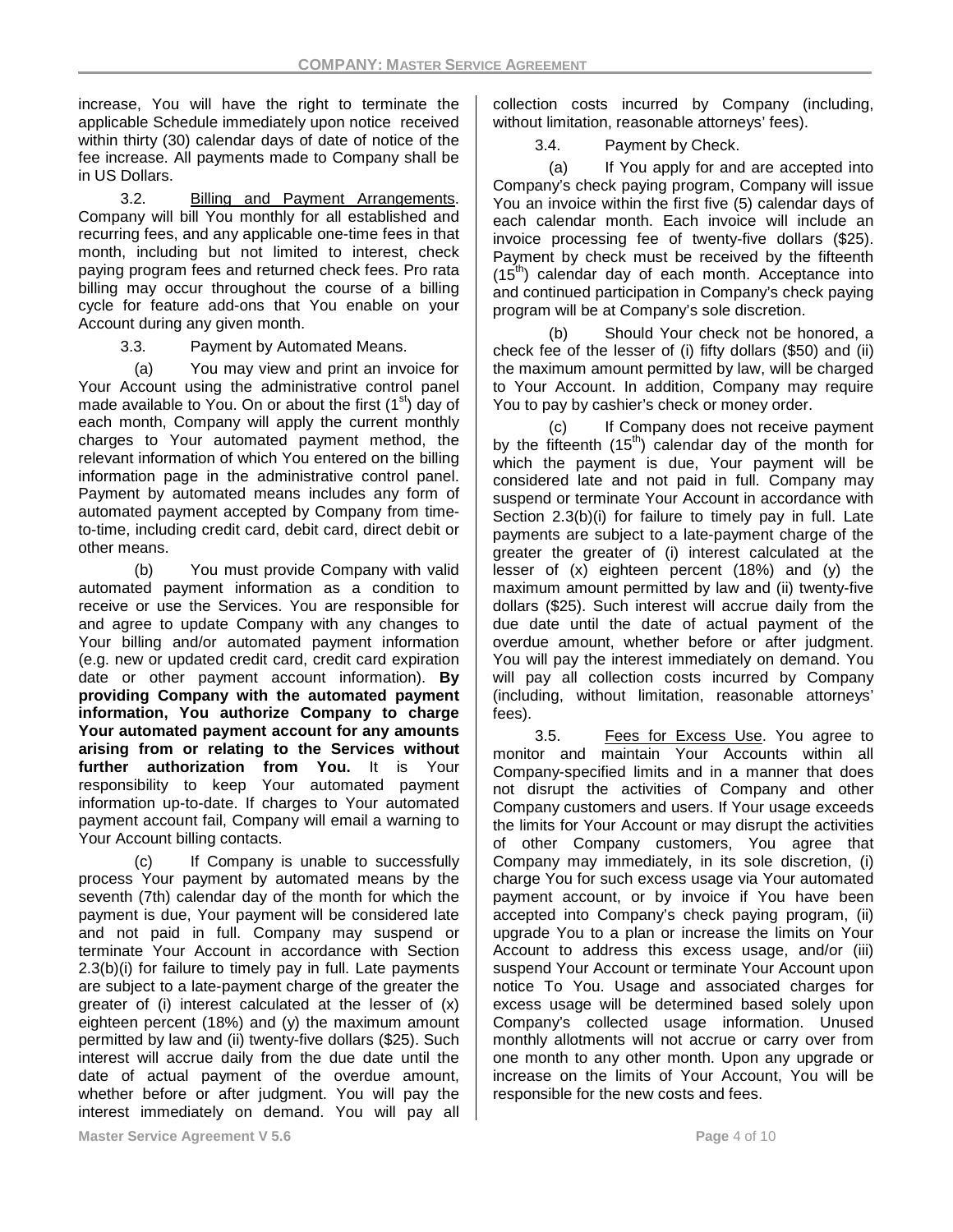3.6. Taxes. In addition to Company's charges, You will be liable for all taxes, governmental fees and assessments related to fees and charges charged to You under this Agreement or otherwise in respect of Your use of the Services.

3.7. Fees for Additional Services. You agree to pay Company's then-current rates and expenses, including the cost of Company's vendors, for any requests related to information retrieval, subpoenas, consulting and advisory services, or similar work.

3.8. Bill Disputes. You will notify Company of any dispute relating to charges billed to Your Account by submitting a Billing Dispute Notification Form (available through Company's customer service) to Company within thirty (30) days of the date the disputed charges appeared on Your Account. The existence of a dispute will not relieve You from paying any and all amounts billed hereunder. You waive all rights to dispute any charges not disputed by written notice as required above.

3.9. Electronic Billing and Documentation. All billing and other documentation regarding the Services may be provided electronically ("Electronic Documentation"). You acknowledge and agree that You are able to view all Electronic Documentation and consent to receiving Electronic Documentation and decline to receive hard copies of any such materials.

# **4. USE OF THE SERVICES.**

4.1. Internal Use. You will use the Services for Your own internal business, non-residential and non-personal use. You acknowledge and agree that You will not allow any third party, including Your vendors and service providers, to access or use the Services unless such third party is allowed access for the purpose of providing authorized customer support services.

4.2. Restricted Activities. You will not (A) use any Service for any purpose outside the Service's intended scope, features, and function set, (B) use any Service for third-party training, (C) use any Service as an application service provider or service bureau, unless You have entered into a separate written agreement with Company to provide such services, (D) use any Service for timesharing or rental, (E) use any Service to design software or other materials or services with similar or competitive functionality for any purpose, including distribution to third parties, (F) except with respect to Your Data, duplicate any portion of the Services or display, distribute, publish, or otherwise disclose any Service; (G) use any of the Services to interface with any other service or application that is outside the scope of intended use; (H) decompile, disassemble, or otherwise reverse engineer any portion of the Services; (I) make any modification or interface to any Service that is not **Master Service Agreement V 5.6 Page 10 Page 5 of 10 Page 5 of 10 Page 5 of 10 Page 10 Page 10 Page 10 Page 10 Page 10 Page 10 Page 10 Page 10 Page 10 Page 10 Page 10 Page 10 Page 10 Page 10 Page 10 Page 10 Page 10 Page 10** 

specifically authorized by Company without prior written consent of Company; (J) resell or sublicense any portion of the Services, and any purported resale or sublicense will be void; and (K) store, maintain, or use on or through the Service any "Protected Health Information" or "PHI" as those terms are defined in the Health Insurance Portability and Accountability Act of 1996 and the rules and regulations promulgated thereunder, as each may be amended from time to time, unless a formal Business Associate Agreement has been executed between Company and You. You may not access the Services for purposes of monitoring their performance, availability, or functionality, or for any other benchmarking or competitive purposes, without Company's prior written consent. You may not, without Company's prior written consent, access the Services if You are a direct competitor of Company.

4.3. Applicable Law. You acknowledge and agree that access and use of the Services may be restricted or limited as a result of Applicable Laws and that You will not use, or allow the use of the Services in contravention of, and will comply with, any Applicable Law. You represent that You and Your Users are not named on any Government Authority list of persons or entities prohibited from receiving exports, and (ii) You will not permit Users to access or use Services in violation of any export embargo, prohibition or restriction. You acknowledge and agree that that it is Your sole responsibility to use the Services in a lawful manner.

# **5. YOUR DATA; FEEDBACK.**

5.1. Submission of Your Data. Any Data You provide to Company in connection with the Services must comply with the AUP. Any Data You provide to Company in connection with the Services shall not be PHI, unless a formal Business Associate Agreement has been executed between Company and You. Attempting to place or transmit, or requesting placement or transmission, of Data that does not comply with the AUP or is PHI will be a material breach of this Agreement. Company may, in its sole discretion, reject or remove Data that You have used or attempted to use with respect to the Services. Any Data used with respect to the Services by or through You will be free of any and all malicious code, including without limitation, disabling devices, drop dead devices, time bombs, trap doors, trojan horses, worms, computer viruses and mechanisms that may disable or negatively impact the Services or Company's servers. You hereby represent and warrant to Company that You have the right to use any patented, copyrighted, trademarked, proprietary or other material in connection with Data that You use, post, or otherwise transfer or transmit with respect to the Services.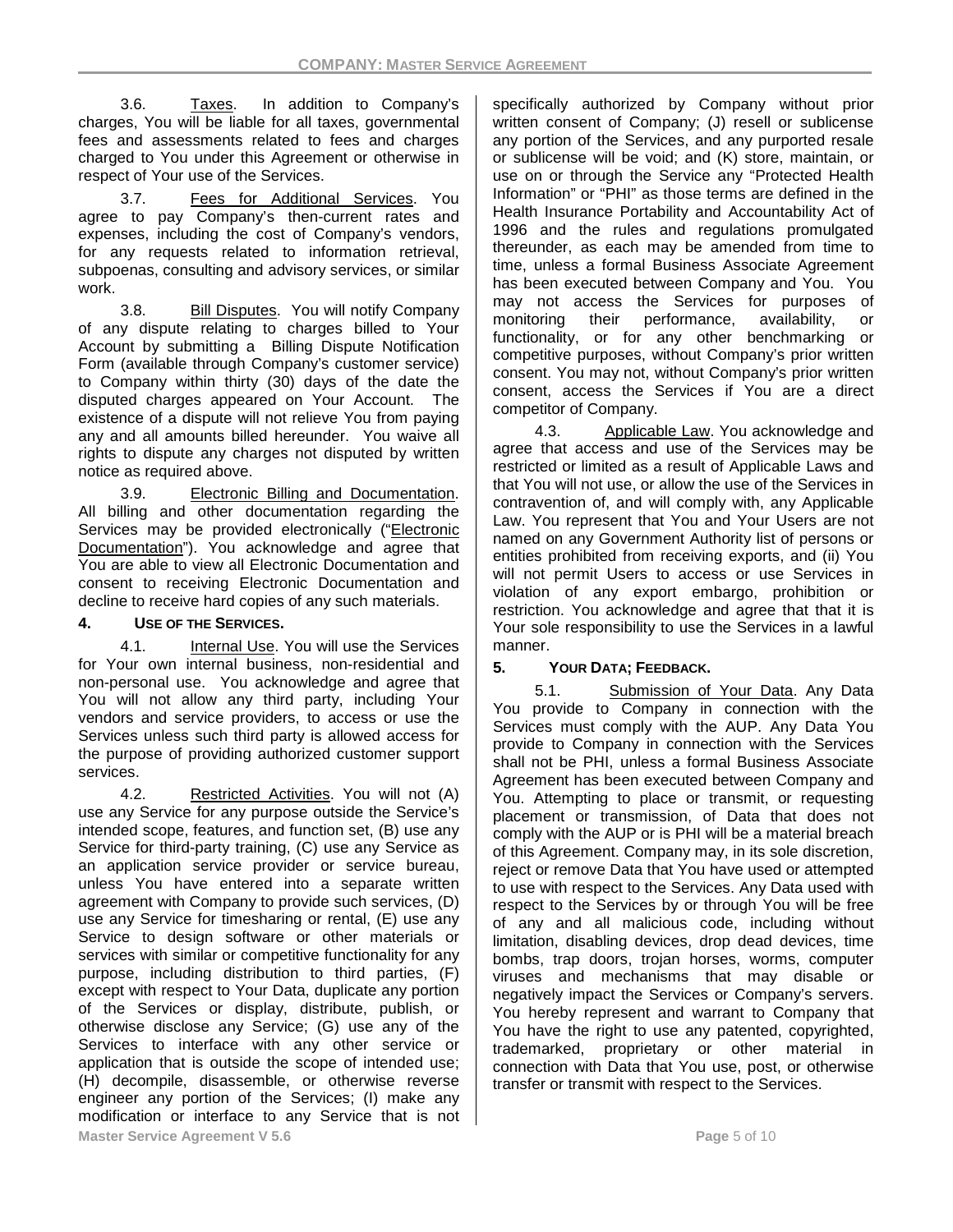5.2. Public Disclosure of Data. You are solely responsible for ensuring that You do not accidentally make any private Data publicly available. Any Data made public may be publicly accessible through the internet and may be crawled and indexed by search engines or other third parties. By making any Data publicly available on any of the Services You affirm that You have the consent, authorization or permission, as the case may be from every person who may claim any rights in such Data to make such Data available in such manner.

5.3. Data Takedown. By making any Data publicly available in the manner aforementioned, You expressly agree that Company will have the right to block access to or remove such Data made available by You, if Company receives complaints, inquiries or notices concerning any illegality or infringement of rights in such Data. You expressly consent to determination of questions of illegality or infringement of rights in such Data by the agent designated by Company for this purpose.

5.4. Filtering. Company may employ various filtering methods to reduce unwanted content, such as SPAM e-mail, from reaching Your Company Account. You acknowledge and agree that such methods may prevent legitimate content from reaching Your Account and that Company will not be liable therefor.

5.5. Control. Company is not obligated to exercise control over the content of information, including Your Data, passing through Company's network except any controls expressly provided in this Agreement.

5.6. Feedback. Any feedback, suggestions, testimonials, endorsements, information or materials conveyed to Company by You or Your Users in connection with the Services shall be collectively deemed **"**Feedback**."** You agree to grant and hereby grant to Company a non-exclusive, perpetual, irrevocable, royalty free, worldwide license (with the right to grant and authorize sublicenses) to make, have made, use, import, offer for sale, sell, reproduce, distribute, modify, adapt, prepare derivative works of, display, perform, and otherwise exploit such Feedback without restriction.

# **6. CONFIDENTIALITY AND PRIVACY.**

6.1. Confidential Information. "Confidential Information" is all confidential information disclosed by a party (**"**Disclosing Party**"**) to the other party (**"**Receiving Party**"**), whether orally or in writing, that is designated as confidential or that reasonably should be understood to be confidential given the nature of the information and the circumstances of disclosure. Your Confidential Information will include Your Data. Company's Confidential Information will include the Services (and any portion thereof), the terms and **Master Service Agreement V 5.6 Page 10 Page 6 of 10 Page 6 of 10 Page 8 of 10 Page 8 of 10 Page 8 of 10 Page 10 Page 10 Page 10 Page 10 Page 10 Page 10 Page 10 Page 10 Page 10 Page 10 Page 10 Page 10 Page 10 Page 10 Page** 

conditions of this Agreement and any Schedules, and all related Service order forms, as well as Company's business and marketing plans, technology and technical information, product plans and designs, and business processes disclosed by Company. Confidential Information will not include any information that (i) is or becomes generally known to the public without breach of any obligation owed to the Disclosing Party, (ii) was known to the Receiving Party prior to its disclosure by the Disclosing Party without breach of any obligation owed to the Disclosing Party, (iii) is received from a third party without breach of any obligation owed to the Disclosing Party, or (iv) was independently developed by the Receiving Party.

6.2. Protection of Confidential Information. Except as otherwise permitted by this Agreement or in writing by the Disclosing Party, (i) the Receiving Party will use the same degree of care that it uses to protect the confidentiality of its own confidential information of like kind (but in no event less than reasonable care) not to disclose or use any Confidential Information of the Disclosing Party for any purpose outside the scope of this Agreement, and (ii) the Receiving Party will limit access to Confidential Information of the Disclosing Party to those of its employees, contractors and agents who need such access for purposes consistent with this Agreement and who are bound by confidentiality obligations at least as protective of Disclosing Party and its Confidential Information as the provisions of this Agreement.

6.3. Use and Disclosure by Company. Notwithstanding the foregoing, Company may use or disclose Your Data (a) as expressly permitted in writing by You, (b) as expressly provided in this Agreement, including (i) in accordance with the Privacy Policy (as if such Data were "Information" as defined under the Privacy Policy), and (ii) to access Your Data to provide the Services or prevent or address service or technical problems, or at Your request in connection with customer support matters. **You expressly consent to the foregoing use and disclosure.**

# **7. BETA OFFERINGS.**

**The SLA does not apply to any Beta Offerings. Notwithstanding anything else set forth in this Agreement, Company does not make any representations or warranties regarding any Beta Offering or the integrity of any data stored in connection with any Beta Offering. You are strongly discouraged from using any Beta Offering in connection with sensitive data**. Company may, in its sole discretion, change or terminate any Beta Offering without notice and does not represent or warrant the result of any such action. Company may, in Company's sole discretion, convert any Beta Offering to a paid service upon notice to You . To avoid incurring increased charges following such a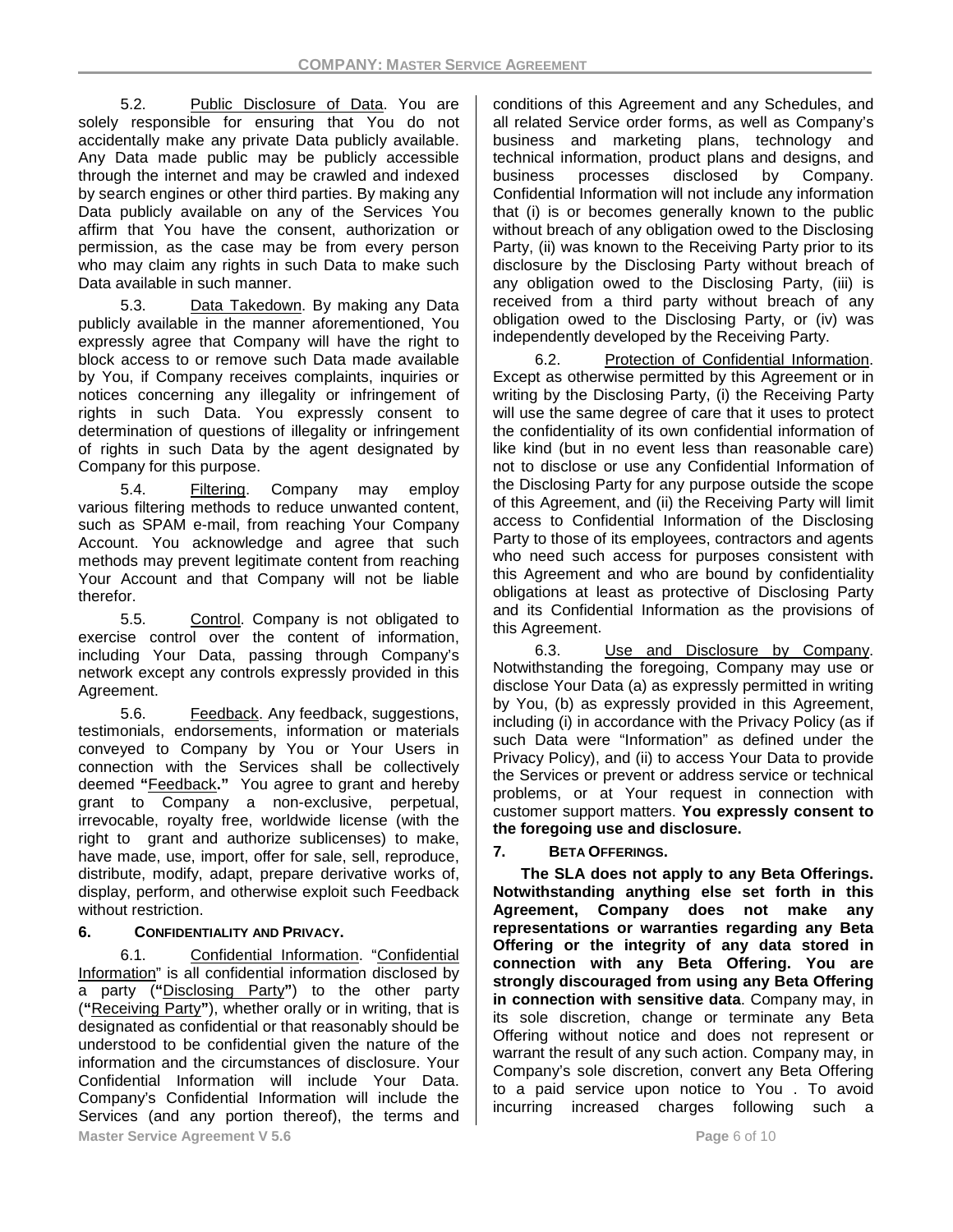conversion, You must terminate (i) the individual converted service (if possible) by contacting Company as directed in the conversion notice, or (ii) if You subscribe to no other services under Your Account, the entire Account, pursuant to section 2 of this MSA.

**8. LIMITED WARRANTY; LIMITATION ON LIABILITY; THIRD-PARTY SERVICES.**

8.1. Limited Warranty; Limitation on Liability. **Company provides the Services and any related products on an "as is" basis. You expressly agree that use of the Services is at Your sole risk. Company and the Company Parties expressly disclaim all warranties of any kind, whether express, implied, statutory, or otherwise, oral or written, including, but not limited to the implied warranties of merchantability, fitness for a particular purpose and non-infringement. You hereby agree that the terms of this Agreement, including any Schedule, will not be altered due to custom or usage or due to the parties' course of dealing or course of performance under this Agreement, including any Schedule. Company and Company Parties will not be liable for any direct, indirect, incidental, special, punitive or consequential damages (including but not limited to damages for lost profits, business interruption, loss of programs or information, and the like) that result from the use or inability to use the Services or from mistakes, the Services not meeting Your requirements or expectations, omissions,**  hardware failures, translations and **wordings, functionality of filters, migration issues, interruptions, deletion of files or directories, unavailability of backups, errors, defects, delays in operation, or transmission, regardless of whether Company or any Company Party has been advised of such damages or their possibility. Company will not be liable for any harm that may be caused by Your access to application programming interfaces or the execution or transmission of malicious code or similar occurrences, including without limitation, disabling devices, drop dead devices, time bombs, trap doors, trojan horses, worms, viruses and similar mechanisms. You agree that the total liability of Company and any Company Party and Your sole remedy for any claims regarding the Services under this Agreement, including any Schedule, or otherwise is limited to any applicable credits set forth in the Service Level Agreement.**

8.2. Other Liability. None of the Company Parties is responsible to You for any warranty provided by Company.

8.3. Third-Party Services. Company may link to or offer Third-Party Services on Company's website or otherwise through the Services. **Any purchase, enabling, or engagement of Third-Party**  **Services, including but not limited to implementation, customization, consulting services, and any exchange of Data between You and any Third-Party Service, is solely between You and the applicable Third-Party Service provider and is subject to the terms and conditions of such Third-Party Provider. Company does not warrant, endorse or support Third-Party Services and is not responsible or liable for such Services or any losses or issues that result as Your use of such services.** If You purchase, enable or engage any Third-Party Service for use in connection with the Services, You acknowledge that Company may allow providers of those Third-Party Services to access Your Data used in connection with the Services as required for the interoperation of such Third-Party Services with the Services. You represent and warrant that Your use of any Third-Party Service signifies Your independent consent to the access and use of Your Data by the Third-Party Service provider, and that such consent, use, and access is outside of Company's control. Company will not be responsible or liable for any disclosure, modification or deletion of Data resulting from any such access by Third-Party Service providers.

#### **9. OWNERSHIP AND CONTROL.**

9.1. No Transfer. Except for rights expressly granted in this Agreement, including any Schedules Company does not transfer any intellectual or other property or proprietary right to You. All right, title, and interest in any Service provided to You, including without limitation any copyright, trade secret and vested or potential trademark and patent rights, is solely the property of Company and its vendors and licensors. As between You and Company, all materials distributed by Company in connection with the Services will at all times remain the property of Company, and upon the request of Company or upon termination of this Agreement or any Schedule, You will promptly return any and all such materials.

9.2. Control. Company will have sole and complete control over, and reserves the right at any time to make changes to, the configuration, appearance, content and functionality of the Services. In addition, Company reserves the right, at any time, without prior notice, to the exercise of its sole discretion to suspend or terminate any Service for the protection of the security and integrity of the Services or other business, technical or financial considerations as determined by Company.

9.3. Feedback License. Company will have a royalty-free, worldwide, transferable, sublicensable, irrevocable, perpetual license to use or incorporate into the Services any suggestions, enhancement requests, recommendations or other feedback provided by You and Your Users to Company or any Company Party.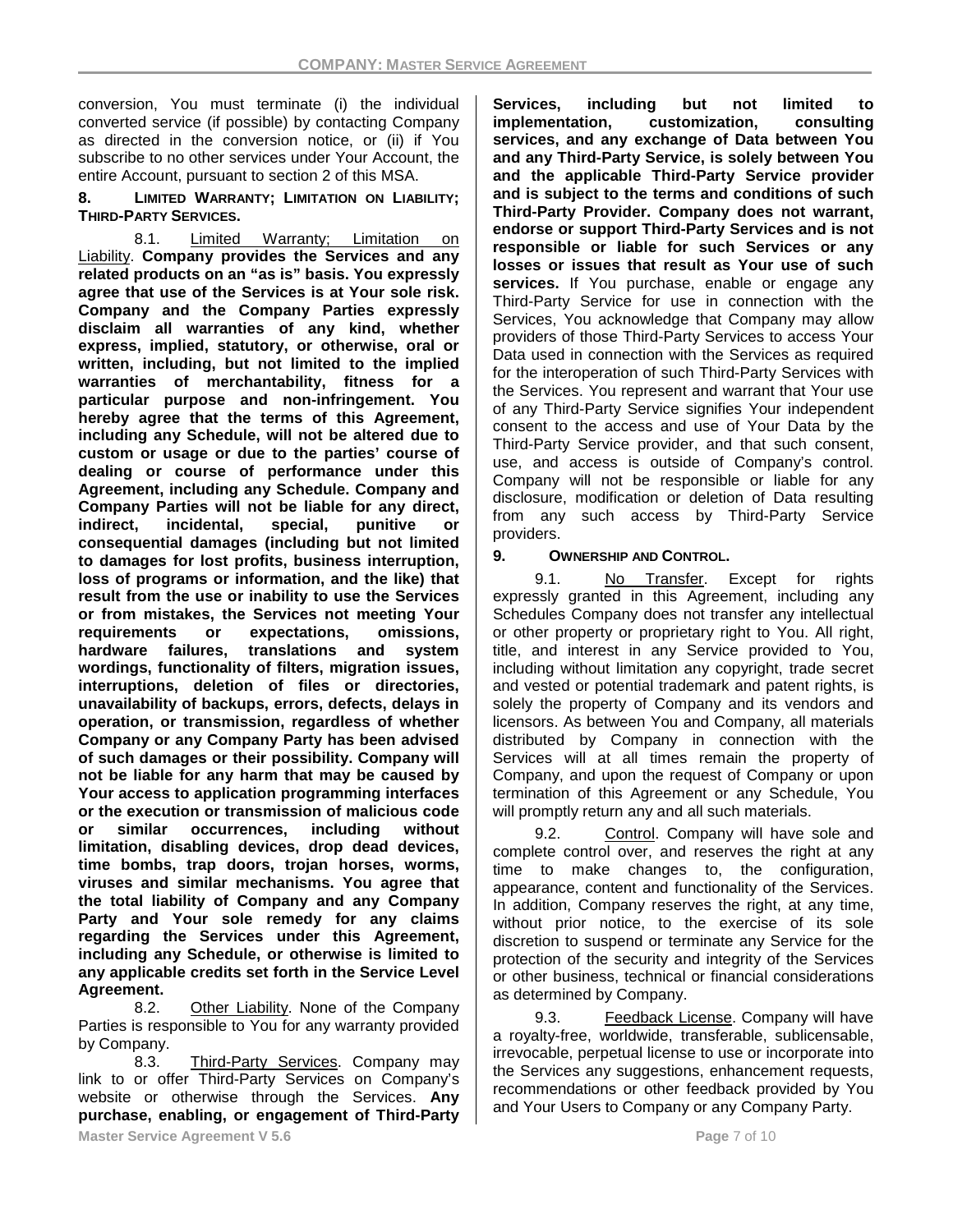#### **10. INTELLECTUAL PROPERTY PROTECTION.**

**Company will, at its own expense, defend or at its option settle, any claim brought against You by a third party on the issue of infringement of any copyright, patent, or trademark of that third party, in each case by the "Company Technology," as defined below in this Section 10; provided that You provide Company with (a) prompt written notice of such claim; (b) control over the defense and settlement of such claim; and (c) proper and full information and assistance to settle and/or defend any such claim. In the event of any claim for which Company may be obligated to defend or settle in accordance with this Section 10, Company may at its sole option and expense, either: (i) procure the right to use the Company Technology as provided herein, (ii) replace the Company Technology with other non-infringing products with equivalent functionality; (iii) suitably modify the Company Technology so that it does not infringe, or (iv) terminate this Agreement. Company assumes no liability for infringement claims arising from: (1) any combination of the Company Technology with products or technology not provided by Company, if the infringement would not have occurred if the Company Technology had not been so combined; (2) any modification of the Company Technology, in whole or in part, by anyone other than Company, if the infringement would not have occurred but for such modification; (3) use by You of any Company Technology after Company notifies You that continued use may subject You to such claim of infringement, provided that Company provides You with a replacement release of the Company Technology; (4) any proprietary or intellectual property rights not expressly identified in this Section 10; or (5) any non-United States proprietary or intellectual property rights. "Company Technology" means the software of Company which is delivered to You in connection with Your use of the Services. This Section 10 sets forth the entire liability and obligations of Company, and Your exclusive remedy, with respect to any actual or alleged infringement of any intellectual property or proprietary right by the Services. The terms of this Section 10 are subject to the limitations of Section 8.**

# **11. HARDWARE, EQUIPMENT, AND SOFTWARE.**

Unless purchased from Company or one of its affiliates pursuant to a separate written agreement, You are responsible for and must provide all hardware, software, services and other components necessary to access and use the Services. Company makes no representations, warranties, or assurances that third party hardware, software, services and other components will be compatible with any Service. Company reserves the right to change or upgrade any equipment or software that it uses to provide the Services without notice to You. Company will install security patches, updates, upgrades and service packs ("Updates") as it determines in its sole discretion, and reserves the right, but not the obligation, to roll back any Updates. Updates may change system behavior and functionality and as such may negatively affect the Services used by You. Company cannot foresee nor be responsible or liable for service disruption or changes in functionality or performance due to Updates. Company is not responsible or liable for issues that may arise from incompatibilities between Your Data and use of the Services and any Update or hardware or software change or configuration, regardless of whether discretionary or requested.

### **12. INDEMNIFICATION.**

You agree to defend, indemnify, save, and hold Company and the Company Parties harmless from any and all demands, liabilities, losses, costs, and claims, including reasonable attorneys' fees, asserted against them that may arise or result from Your use of the Services, Your breach of this Agreement (or any Schedule), or Your negligence or willful misconduct.

### **13. MODIFICATION OF TERMS.**

Company may update, amend, modify or supplement the terms and conditions of this Agreement, including any Schedules, the SLA, AUP and Privacy Policy, from time to time by giving You notice. Such changes will take effect immediately. Any such modification may be made without the consent of any third party beneficiaries of this Agreement. You can review the most current version of this Agreement at any time at: [\(http://www.serverdata.net/legal/\)](http://www.serverdata.net/legal/). **Your continued use of Your Account or the Services after Company posts a new version of the Agreement will be conclusively deemed to be acceptance by You of any such new version**.

# **14. MISCELLANEOUS.**

14.1. Governing Law; Jurisdiction; Forum; Attorneys' Fees. This Agreement will be governed by and construed in accordance with the laws of the State of California without regard to its conflicts of laws or its principles. Any claim or suit arising out of or relating to this Agreement will be brought in any court of competent jurisdiction located in Santa Clara County, California. In any action to enforce this Agreement, including, without limitation, any action by Company for the recovery of fees due hereunder, You agree to pay Company reasonable attorneys' fees and costs in connection with such action if Company prevails in such action. You agree to waive the right to trial by jury with respect to any proceeding related to or arising out of this Agreement.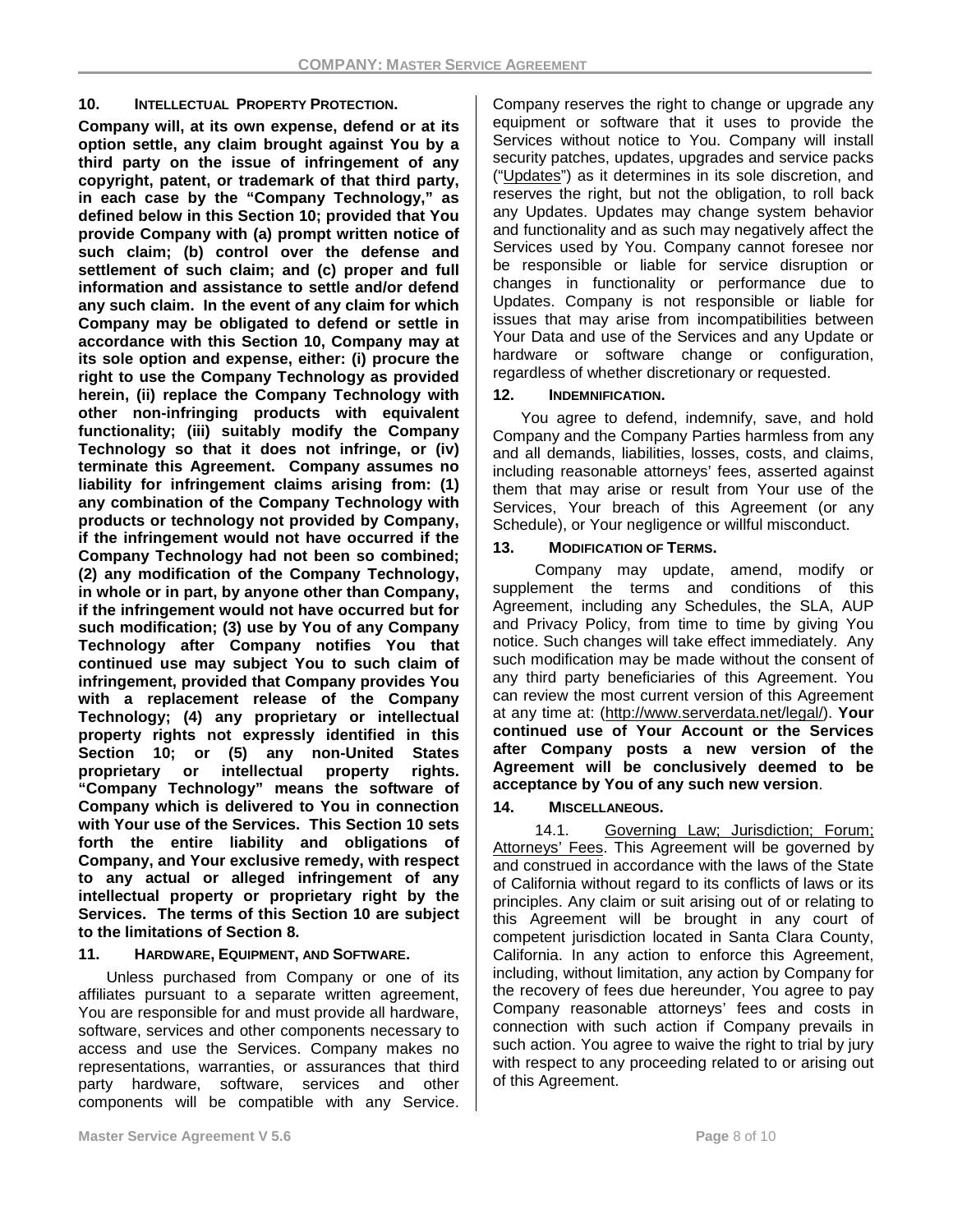14.2. Written Communications and Notice. You accept that communication from Company may be electronic. Company may contact You by e-mail or provide You with information by posting notices on Company's website or to Your Account. You agree to this electronic means of communication and You acknowledge that all contracts, notices, information and other communications that Company provides to You electronically are acceptable and effective as notice. Except as otherwise specified in this Agreement, all notices, permissions and approvals hereunder will be in writing and will be deemed to have been given (i) immediately upon personal delivery, (ii) the second  $(2^{nd})$  business day after mailing, (iii) the second  $(2^{nd})$  business day after sending by confirmed facsimile, or (iv) the first  $(1<sup>st</sup>)$  business day after sending by email or, if from Company to You, online posting. Notices to You may be addressed by Company to any e-mail address, postal address or facsimile number registered with Company, or through means of online posting through the Services. Notices to Company that are not expressly authorized by administrative control panel under this Agreement shall be mailed to Company.

14.3. Age and Capacity. You hereby represent and warrant that each User has reached the older of (i) the age of eighteen (18) and (ii) the age of majority in the User's jurisdiction, and that You are not subject to a limitation on Your ability to enter into this Agreement.

14.4. Severability. If any one or more of the provisions contained herein will, for any reason, be held to be invalid, illegal, or unenforceable in any respect, such invalidity, illegality, or unenforceability will not affect any of the other provisions of this Agreement, and this Agreement will be construed as if such provision(s) had never been contained herein, provided that such provision(s) will be curtailed, limited, or eliminated only to the extent necessary to remove the invalidity, illegality, or unenforceability.

14.5. Waiver. No waiver by either party of any breach by the other party of any of the provisions of this Agreement will be deemed a waiver of any preceding or succeeding breach of this Agreement. No such waiver will be effective unless it is in writing signed by the parties hereto, and then only to the extent expressly set forth in such writing.

14.6. Remedies. The rights and remedies of the parties hereunder shall not be mutually exclusive, i.e., the exercise of one (1) or more of the provisions hereof shall not preclude the exercise of any other provision hereof. The parties acknowledge, confirm and agree that damages may be inadequate for a breach or a threatened breach of this Agreement and, in the event of a breach or threatened breach of any provision hereof, the respective rights and obligations hereunder shall be enforceable by specific performance, injunction or other equitable remedy. Nothing contained in this Agreement shall limit or affect any rights at law or statute or otherwise for a breach or threatened breach of any provision hereof, it being the intent of this provision to clarify that the respective rights and obligations of the parties shall be enforceable in equity as well as at law or otherwise.

14.7. No Assignment. No benefit or duty of You under this Agreement will, without the consent of Company, be subject in any manner to anticipation, alienation, sale, transfer, assignment, pledge, encumbrance or charge, and any attempt to do so will be void. Company may assign this Agreement without Your consent and without notice.

14.8. Fair Interpretation, Headings. This Agreement has been negotiated by the parties and their respective counsel. This Agreement will be interpreted fairly in accordance with its terms and without any strict construction in favor of or against either party based on draftsmanship of the Agreement or otherwise. The headings and captions used in this Agreement are used for convenience only and are not to be considered in construing or interpreting this Agreement.

14.9. Force Majeure. Except for monetary obligations, neither party shall be liable to the other for failure or delay in the performance of a required obligation hereunder if such inability or delay is caused by reason of Force Majeure Event. "Force Majeure Event" is any cause beyond a party's reasonable control or anticipation, including, without limitation, acts of war, acts of god, terrorism, earthquake, hurricanes, flood, fire or other casualty, embargo, riot, sabotage, labor shortage or dispute, governmental act, insurrections, epidemics, quarantines, inability to procure materials or transportation facilities, failure of power, restrictive governmental laws or regulations, condemnation, acts of third parties, failure of the Internet or other reason that is beyond a party's reasonable control or anticipation.

14.10. Survival. The preamble, "Definitions" and Sections 2, 3, 4, 5, 6, 8, 9, 10, 12, 13 and 14 of this MSA will survive termination.

14.11. Independent Parties. Notwithstanding anything to the contrary herein, it is acknowledged, confirmed, and agreed that You shall be, and shall be deemed to be, an independent entity for all intents and purposes, including, without limitation, federal taxation. You shall pay all expenses in connection with performing Your obligations hereunder and shall not incur any indebtedness on behalf of Company in connection with such expenses. Neither party shall have or hold itself out as having any right, authority nor agency to act on behalf of the other party in any